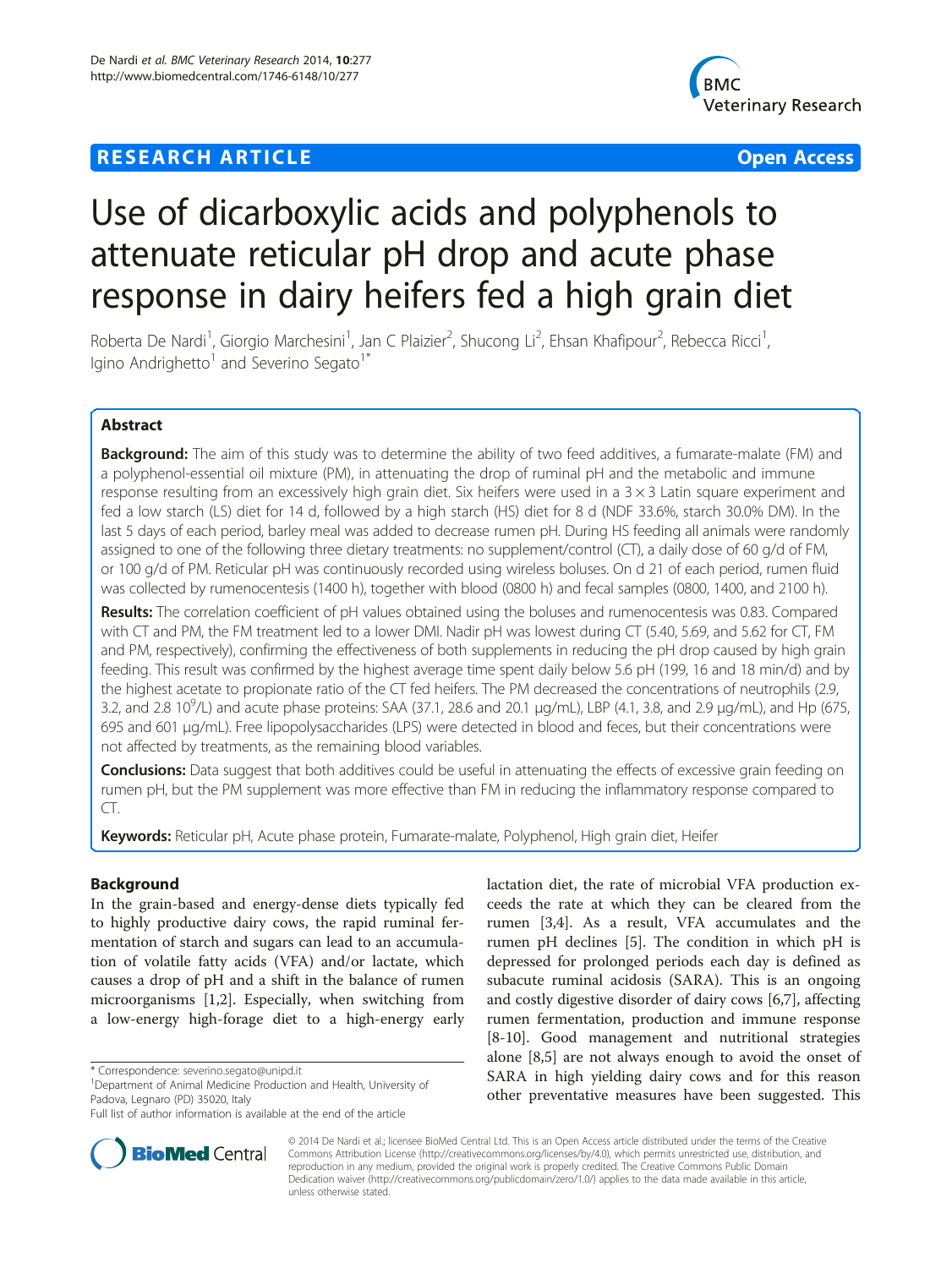<span id="page-1-0"></span>included physical manipulation of fiber and grain particle size [\[8](#page-6-0)[,11,12](#page-7-0)], the inclusion of antibiotics in the diet [[13\]](#page-7-0), the use of yeasts and probiotic bacteria [\[14,15](#page-7-0)], and the addition of dicarboxylic acids [[16](#page-7-0)], flavonoids [[17](#page-7-0)] or essential oils [[18](#page-7-0)] to manipulate rumen microbial communities and subsequently ruminal fermentation.

The dicarboxylic acids malate and fumarate have been proposed as modifiers of ruminal fermentation and as an alternative to antibiotics [\[19,16\]](#page-7-0). It has been suggested that these acids may increase the activity of the succinatepropionate metabolic pathway in several rumen bacteria which results in increased lactic acid uptake and production of propionate [[2,](#page-6-0)[20](#page-7-0)]. Flavonoids, essential oils and other plant-derived compounds have been proposed as feed supplements for their anti-inflammatory, antioxidant, and antimicrobial properties [[21](#page-7-0),[18,22](#page-7-0)]. In addition, flavonoids have been reported to be effective in preventing pH reduction through modifying the activity of lactating-consuming bacteria and promoting the growth of propionate-producing bacteria [\[17\]](#page-7-0). Moreover, essential oils are known to have antimicrobial properties, and have been suggested to act as rumen fermentation modifiers [\[18\]](#page-7-0).

The aim of this study was to determine the effects of two feed additives, a fumarate-malate mixture and a polyphenol-essential oil mixture, in attenuating the drop of rumen pH and the changes in metabolites and inflammatory markers in blood and rumen fluid due to feeding high grain diets to heifers.

# **Methods**

# Animals and experimental design

The experimental protocol and all the procedures used in this study were approved by the Animal Ethics Committee of the University of Padova, Italy (CEASA, approval number 73/2012).

Six purebred Italian Holstein-Friesian non-pregnant heifers with an average body weight (BW) of  $556 \pm 33$  kg (mean  $\pm$  SD) were used in a  $3 \times 3$  Latin square design. Heifers were born in a dairy farm located in the lowland of Vicenza (Veneto Region, Italy) where the experimental trial took place. After the experiment, heifers were inseminated to begin their normal productive life as dairy cows. Animals were randomly assigned to one of the three dietary treatments during each period. Each period lasted 22 d: 14 d of an adjustment phase followed by 8 d of data collection. Heifers were kept in individual pens in loose housing conditions and had unlimited access to fresh water. All of the heifers were examined by a veterinarian to evaluate their health status throughout the trial.

# Dietary treatments

During each period heifers were fed a low starch (LS) diet for 14 d *ad libitum*, followed by a high starch (HS) diet for 8 d: from d 15 to d 22 (Table 1). Diets were provided as TMR once daily at 0800 h. During the HS feeding heifers were offered one of three dietary treatments: i) no supplement, CT treatment; ii) a daily dose of 60 g of fumarate-malate mixture (RumenStabiliser®, DR. Eckel, Niederzissen, Germany), FM treatment; iii) a daily dose of 100 g of polyphenol-essential oil mixture (Anta®Phyt RU, DR. Eckel, Niederzissen, Germany), PM treatment.

The FM supplement is an organic acid and buffer blend made of magnesium fumarate, malic acid, sodium acetate and sodium bicarbonate, whereas PM is a blend made of natural plant extracts, characterised by a high content of phenolic compounds comprising mostly flavonoids (1.88 mg/g). The amount of dicarboxylic acids and flavonoids reported to be effective in the modification of ruminal fermentations in the literature [[23](#page-7-0),[24](#page-7-0),[17](#page-7-0)] was taken into account in determining the supplement doses. The two supplements were given together with approximately 1 kg of TMR and their complete intake

|                | Table 1 Ingredients and proximate composition of diets |  |
|----------------|--------------------------------------------------------|--|
| fed to heifers |                                                        |  |

|                            | Diet <sup>1</sup>        |           |
|----------------------------|--------------------------|-----------|
| Item                       | LS                       | <b>HS</b> |
| Ingredients, % of DM       |                          |           |
| Corn meal (0.5 mm)         | 23.0                     | 34.0      |
| Hay                        | 24.0                     | 22.0      |
| Dehydrated alfalfa hay     | 18.0                     | 16.0      |
| Extruded soybean hull      | 7.0                      | 2.0       |
| Barley meal                | 7.0                      | 9.0       |
| Straw                      | 6.5                      | 5.5       |
| Molasses                   | 2.0                      | 2.0       |
| Sugar beet dry pulps       | 4.0                      | 1.0       |
| Corn gluten meal           | 6.0                      | 2.0       |
| Sunflower                  |                          | 2.0       |
| Soybean meal               | $\overline{\phantom{0}}$ | 2.0       |
| Vitamin and mineral mix    | 1.5                      | 1.5       |
| Extruded de-hulled soybean | 1.0                      | 1.0       |
| Proximate composition      |                          |           |
| DM. %                      | 88.9                     | 88.8      |
| Crude protein, % of DM     | 12.5                     | 12.5      |
| Crude fat, % of DM         | 3.5                      | 3.3       |
| NDF, % of DM               | 39.8                     | 33.6      |
| Crude ash, % of DM         | 7.8                      | 7.4       |
| ADF, % of DM               | 21.4                     | 19.2      |
| NFC, <sup>2</sup> % of DM  | 36.4                     | 43.2      |
| Starch, % of DM            | 24.0                     | 30.0      |

 $<sup>1</sup>$  Diets: LS = low starch; HS = high starch.</sup>

 $2$ NFC = 100 – (NDF + crude protein + crude fat + crude ash).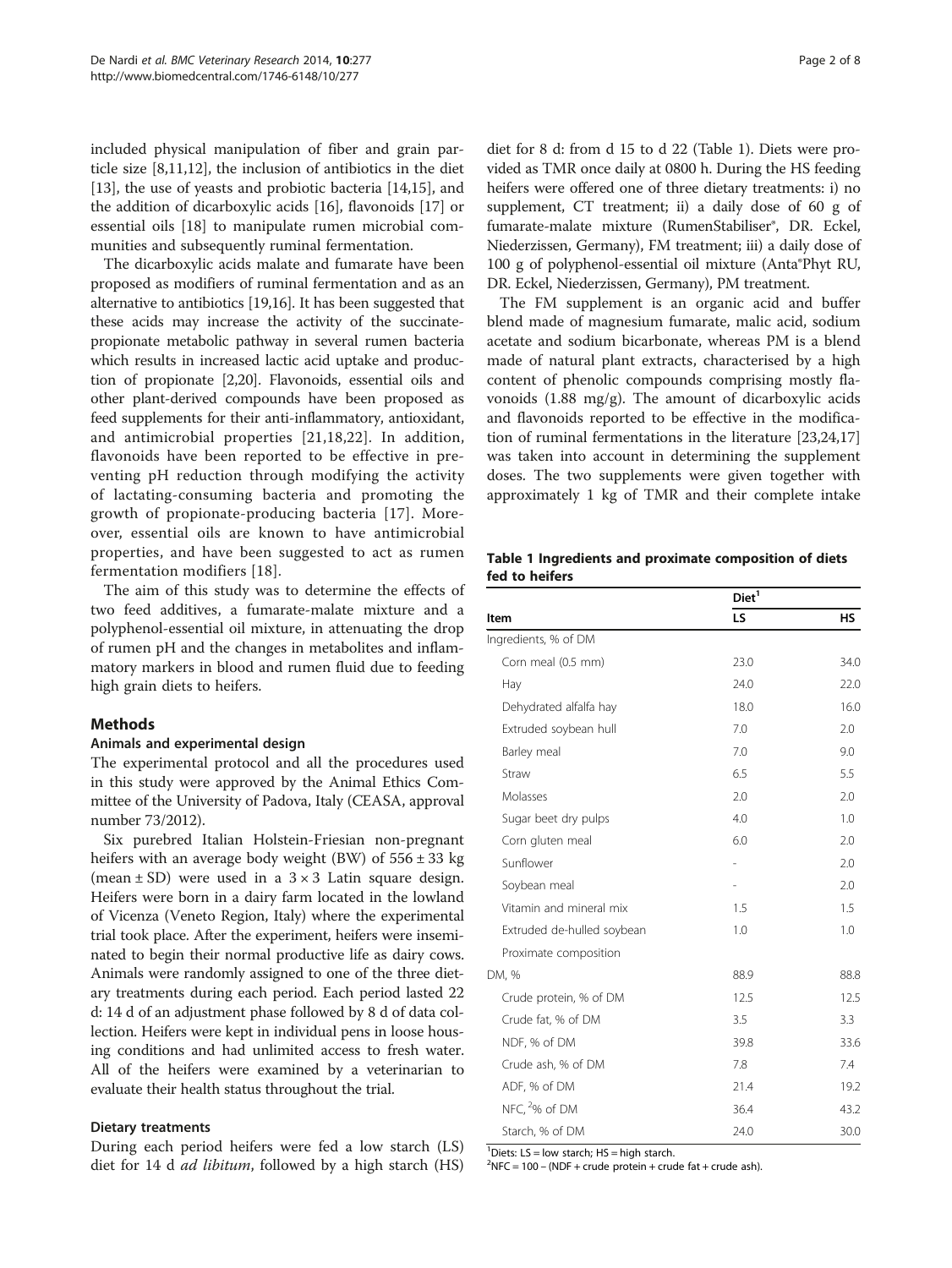was verified by an operator before distributing the rest of the ration.

With the aim to induce a drop in rumen pH below 5.6 for more than 3 h/d, the threshold pH established for SARA [\[6](#page-6-0)], from the d 18 to the d 22, barley meal (32.5% NDF and 53.1% starch on DM) was top dressed on the TMR. The quantity of barley meal was gradually increased from 0.5 to 1.5 kg (with 250 g increment per day) to prevent from a fast drop of pH that could have led to acute ruminal acidosis. The barley meal provision and the control of its intake were performed using the same technique described for the supplements in order to guarantee the same level of intake throughout the treatments.

# Feed intake and feed analyses

The weight of the feed offered and refused was recorded daily during the HS feeding. Samples of both the LS and HS diets were collected twice for each period and analyzed for proximate composition (Table [1](#page-1-0)). Feed samples were dried at 60°C for 48 h and ground to pass through a 1-mm screen and then analysed for DM, crude protein (CP), crude fat and crude ash according to AOAC [\[25](#page-7-0)], whilst NDF and ADF were analyzed according to Van Soest et al. [[26](#page-7-0)] using α-amylase and a Fibre Analyser (ANKOM/ 2000; ANKOM Technology, New York, NY, USA). The starch content was determined using highperformance liquid chromatography equipped with a LC 9A pump, SIL auto sampler and the RID-10 A model (Shimadzu, Tokyo, Japan); separations were achieved using a 300 × 7.8 mm Aminex HPX-87H column and one pre-column (Micro Guard Cation H 30 × 4.6 mm, Bio-Rad, Hercules, CA, USA) at 40°C [\[27](#page-7-0)].

#### Sampling and analysis of ruminal fluid and reticular pH

The pH of the reticulum was continuously measured during the entire trial using wireless boluses (SX-1042, SmaXtec Animal Care GmbH, Graz, Austria). The boluses were calibrated and delivered orally in the reticulum using a balling gun and their positions were verified using ultrasound measurement. The pH readings were recorded every 10 min [\[28\]](#page-7-0).

The pH data of the last two days of each period (d 21 and 22), measured by the bolus in each animal, were summarized daily as the average, maximum and nadir pH. With the purpose to make comparison with data present in literature, the amounts of time per day that the pH was below three ruminal pH thresholds (pH <5.6, pH <5.8 and pH <6.3) were determined for each heifer during the three experimental periods, as described by Gozho et al. [\[29](#page-7-0)].

In this study, the pH threshold values were selected because the duration of the rumen pH below 5.6 is related to an increase of the intensity of the inflammatory

acute phase response [\[30\]](#page-7-0);  $pH < 5.8$  is harmful to ruminal cellulolytic bacteria [[31](#page-7-0)];  $pH \leq 6.3$  is proposed by Sato et al. [[32](#page-7-0)] for SARA determination from reticular fluid, given that the reticular pH is higher than the ruminal pH, due to mixing and dilution with saliva [[33\]](#page-7-0).

Rumenocentesis was performed at 1400 h (6 hours after TMR distribution) on d 21 of each period using a 13G 105-mm needle [[34\]](#page-7-0). The pH of ruminal fluid was measured immediately using a portable pH meter (Piccolo, Hanna Instruments, Villafranca Padovana, Italy) and compared to the average pH values recorded by the boluses just prior to and immediately after the rumenocentesis time [\[7\]](#page-6-0). Rumen fluid samples were strained through 4 layers of sterile cheesecloth and were collected and divided into 2 portions. The first portion of each sample was transferred into a 50-mL sterile tube and kept on ice until the processing required for lipopolysaccharide (LPS) determination, as described by Li et al. [\[9](#page-6-0)]. For LPS, rumen fluid samples were centrifuged at  $12,000 \times g$  for 40 min at 4°C; the supernatant was aspirated, filtered using 0.22-μm sterile, pyrogen free filter (Millex, Millipore Corporation, Bedford, MA, USA) and collected into depyrogenated glass tubes (heated at 200°C for 2.5 h). The samples were heated at 100°C for 30 min, cooled at room temperature for 10 min and stored at −20°C until analysis. Free LPS in rumen fluid was measured by a chromogenic kinetic Limulus amebocyte lysate (LAL) assay (50–650U, Kinetic-QCL, Lonza Group Ltd., Basel, Switzerland) in a 96-well microplate using an incubating microplate spectrophotometer (Synergy H4 Hybrid Multi-Mode Microplate Reader, Bio-Tek, Instruments, Inc., Winooski, VT, USA). Rumen fluid samples were diluted 1:67,100 using LAL water pyrogen-free (LAL Reagent Water, Lonza Group Ltd., Basel, Switzerland), with the final dilution being made of 50% diluted sample and 50% β-glucan blocker (N.190, Lonza, Walkersville, MD, USA).

The second portion of each rumen fluid sample (5 mL) was centrifuged at  $3,000 \times g$  for 15 min at 4°C, for VFA, lactate and ammonia N analyses. Samples were acidified with 0.6 M HCl to inhibit microbial activity and minimize volatilization (dilution 5:1) and stored at −20°C until analysis.

After thawing, samples were centrifuged at  $4,000 \times g$ for 30 min at 4°C and the supernatants were filtered using 0.45-μm Phenex-RC filters (Phenomenex, Castel Maggiore, Italy). One subsample of the filtrate was analysed for ammonia N using a SmartChem 200 spectrophotometer (Unity Scientific, Brookfield, CT, USA). For the VFA and lactate analysis, a second subsample was injected into an HPLC system complete with an LC 9A Shimadzu pump, a SIL 10A auto sampler and a RIDmodel Shimadzu 10A detector (Shimadzu, Tokyo, Japan). Analytes separation was performed at 40°C using an Aminex HPX-87H column  $(300 \times 7.8 \text{ mm})$  and one pre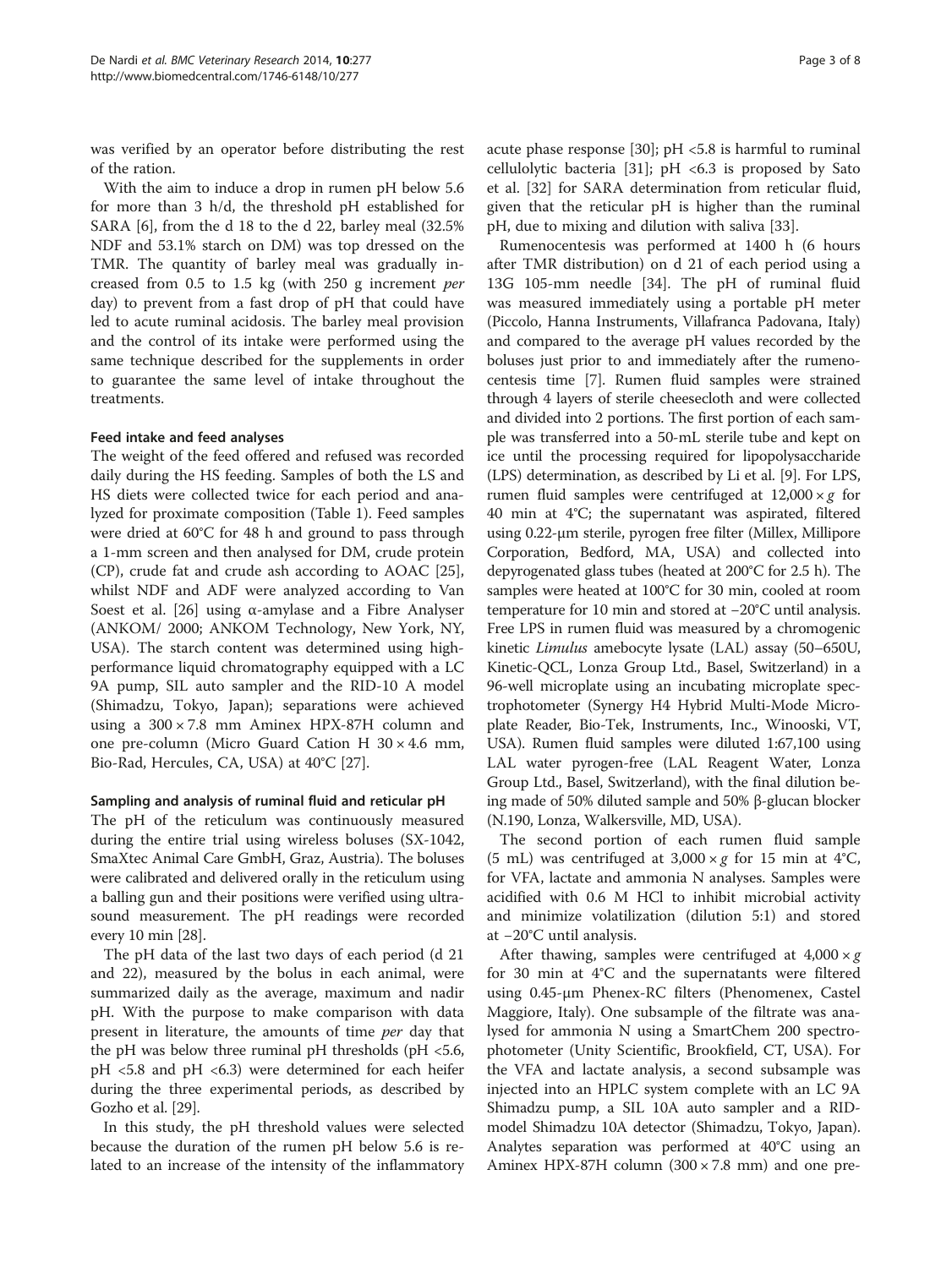column (Bio-Rad, Hercules, CA, USA). Class VP software was used for data collection and integration. For the complete HPLC analysis, a 30 min isocratic program was run with  $0.025$  N H<sub>2</sub>SO<sub>4</sub> as the mobile phase at a flow rate of 0.6 mL/min. Peaks of analytes were identified by comparing the retention times of standard mixtures to those of the samples and quantification was based on peak area measurements that were compared with that of an external standard.

# Blood collection and analysis

Blood samples (20 mL) from the jugular vein were collected from each animal before the feed delivery at 0800 h on d 21 of each period into lithium-heparin, K3 EDTA and tubes without anticoagulant (Vacuette, Greiner Bio-One, Kremsmuenster, Austria). The blood from the K3 EDTA tubes and one subsample of lithium-heparinpreserved blood were refrigerated (4°C) and analyzed within 1 h for a complete blood cell count and blood gas analysis, respectively. The other subsamples were immediately centrifuged at  $1,500 \times g$  for 15 min at 4°C for plasma and serum separation, and were preserved at –80°C until analysis.

Complete blood cell count with leukocyte formula was performed using an automated cell counter (Cell Dyn 3500, Abbott Laboratories, Abbott Park, IL, USA). Blood gas analysis was performed within 1 h from the collection in a calibrated blood gas analyzer (Synthesis 15, IL Instrumentation Laboratory SpA, Milano, Italy) and blood pH, partial pressure of carbon dioxide, partial pressure of oxygen, and the percentage of oxyhemoglobin and reduced hemoglobin were determined. The bicarbonate levels and measured oxygen saturation were calculated. Measurements were performed as recommended by the National Committee of Blood Laboratory Standards [[35](#page-7-0)]. The plasma was analyzed for the hematological profile: glucose, cholesterol (CHOL), non-esterified fatty acids (NEFA), β-hydroxybutyrate (β-HB), aspartate aminotransferase (AST), γ-glutamyl transferase (γGT) by using a Roche Cobas C501 automatic analyzer (Roche Diagnostics, Indianapolis, IN, USA). Plasma was also analyzed for LPS, interleukin 6 (IL-6) cytokine and acute phase proteins: serum amyloid A (SAA), LPS binding protein (LBP) and haptoglobin (Hp). The SAA, LBP and Hp were measured using the following commercially available ELISA kits, respectively, as described by Gozho et al. [[36](#page-7-0)] and Khafipour et al. [[37](#page-7-0)]: TP802-2 (Tridelta Diagnostics Ltd., Maynooth, Co. Kildare, Ireland), HK503 (Hycult Biotech Inc., Plymouth Meeting, PA, USA), TP801-Mk2 (Tridelta Diagnostics Ltd., Maynooth, Co. Kildare, Ireland) and ESS0029 (Thermo Scientific, Rockford, IL, USA). A chromogenic LAL assay (Kinetic-QCL™, Lonza Group Ltd., Basel, Switzerland) was used to measure the concentration of LPS in plasma as described by Khafipour et al. [\[37\]](#page-7-0) and Li et al. [[9\]](#page-6-0). Samples were diluted 1:4 with LAL Reagent Water. Samples were incubated at 70°C for 30 min. Heated samples (100 μL) were added to a 1:7 diluted 10 mM MgCl<sub>2</sub> solution (Lonza Group Ltd., Basel, Switzerland) and Pyrosperse® (N188, Lonza Group Ltd., Basel, Switzerland).

# Fecal sampling and analyses

Fecal samples were collected from the rectum at 0800, 1400 and 2100 h on the d 21 of each period. The pH was measured immediately using a portable pH meter (Piccolo, Hanna Instruments, Villafranca Padovana, Italy). About 40 g sample was processed for LPS analyses using the same procedure adopted for rumen fluid, but with a dilution of 1:26,000 [[38\]](#page-7-0). These samples were stored at −20°C until analysis.

# Statistical analysis

The DMI and reticular pH data were analyzed using the MIXED procedure with a compound symmetry structure. The linear model considered the fixed effect of dietary treatment (CT, FM and PM), period, day (repeated measure) and their interactions. Heifer was included as random effect. Ruminal and blood data were analyzed according to the same model but without the day effect (data recorded on d 21). Moreover, feces data were also analyzed according to the described model, but the day was replaced by daily sampling time effect (0800, 1400 and 2100 h). If significant treatment effects were detected  $(P \le 0.05)$ , the LS*means* were compared using the probability of differences (PDIFF) option and the Tukey adjustment test. To obtain a normal distribution and homogeneous residual error, ruminal LPS, blood LPS and IL-6 data were log transformed. Means and confidence intervals were then reported in tables after antilog transformation.

The average amount of time for each heifer with a reticular pH below the three established pH thresholds (<5.6, <5.8 and <6.3) were not normally distributed even after transformation. Thus, these data were tested using the non-parametric Kruskal-Wallis criteria using the Dunn's multiple pairwise comparisons. Pearson's correlation coefficient (PROC CORR) was assessed between the reticular and ruminal pH measurements.

All of the statistical analyses were performed using SAS software (2010, release 9.3; SAS Institute Inc., Cary, NC, USA). The effects were considered significant at  $P$  <0.05 and trends were discussed at 0.05 <  $P$  <0.10.

# Results

#### Weight gain and DMI

At the end of the trial, the heifers weighed an average of  $625 \pm 37$  kg and the average daily gain was  $1.04 \pm 1.04$ 0.09 kg/d. The DMI was affected by the treatment  $(P = 0.021)$  and was the lowest on the FM diet (Table [2](#page-4-0)).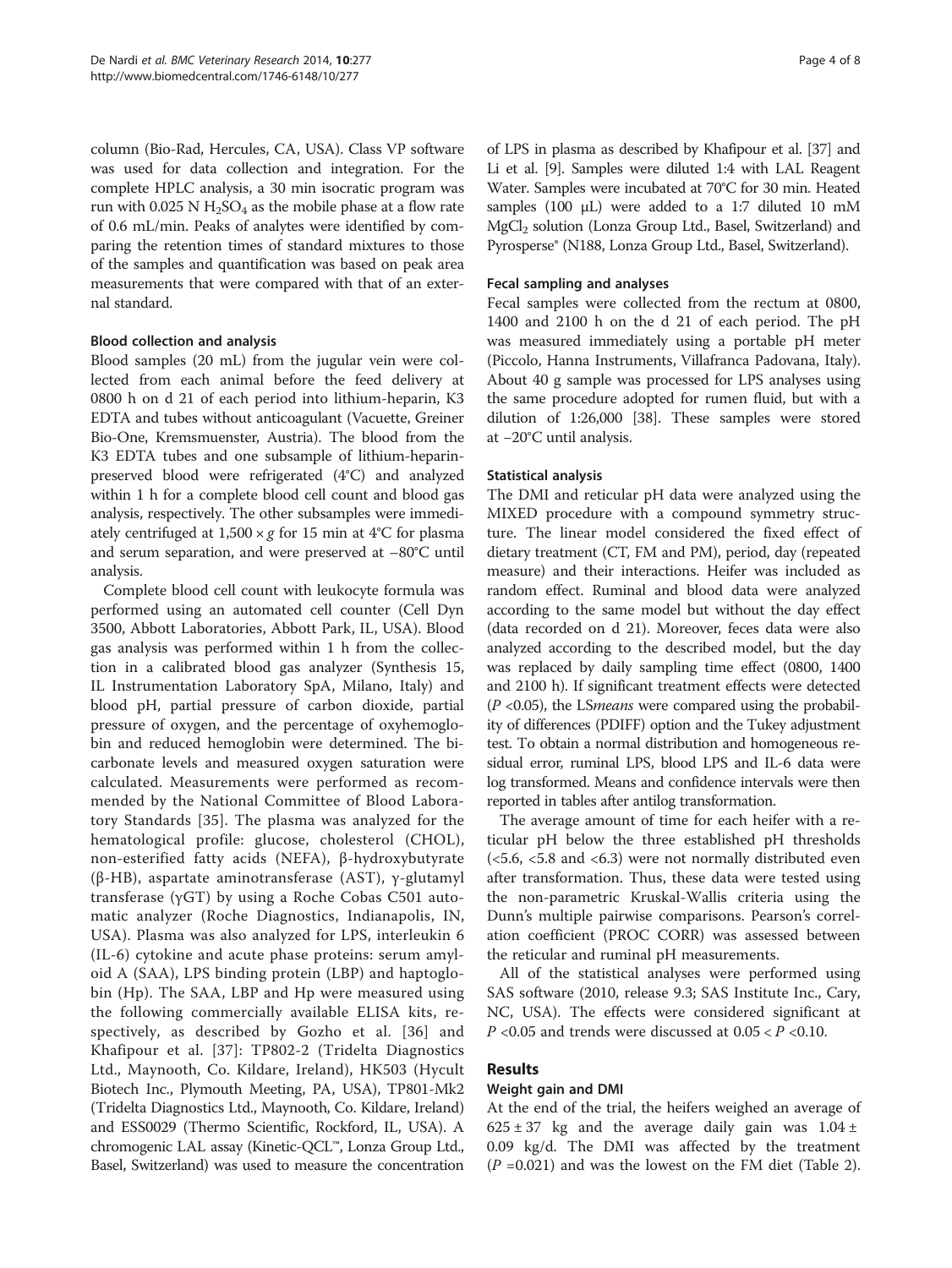<span id="page-4-0"></span>Table 2 Effect of dietary treatment on DMI, reticular pH, daily average of time spent below the three reticular pH thresholds, ruminal volatile fatty acid (VFA) N-NH3 and lipopolysaccharides (LPS)

|                                                      | Treatment <sup>1</sup> |                   |                      | <b>SEM</b>     | P-value |
|------------------------------------------------------|------------------------|-------------------|----------------------|----------------|---------|
| Item                                                 | CТ                     | FM                | PM                   |                |         |
| DMI, 2 kq/d                                          | $14.5^{\circ}$         | $13.4^{b}$        | 14.7 <sup>a</sup>    | 0.62           | 0.021   |
| Reticular pH                                         |                        |                   |                      |                |         |
| Average                                              | 6.04                   | 6.11              | 6.09                 | 0.067          | 0.466   |
| Maximum                                              | 6.61                   | 6.54              | 6.55                 | 0.063          | 0.569   |
| Nadir                                                | $5.40^{b}$             | 5.69 <sup>a</sup> | $5.62^{ab}$          | 0.106          | 0.037   |
| pH <5.6, <sup>3</sup> min                            | 199 <sup>a</sup>       | 16 <sup>b</sup>   | 18 <sup>b</sup>      |                | 0.022   |
| pH <5.8, <sup>3</sup> min                            | 360                    | 190               | 171                  |                | 0.311   |
| $pH < 6.3$ , min                                     | 1156                   | 1118              | 1071                 | 86.4           | 0.546   |
| VFA, mM                                              |                        |                   |                      |                |         |
| Acetate                                              | 59.2                   | 60.9              | 60.6                 | 3.60           | 0.911   |
| Propionate                                           | 26.5                   | 30.8              | 27.9                 | 2.07           | 0.249   |
| Butyrate                                             | 10.5                   | 10.7              | 9.8                  | 0.69           | 0.683   |
| $Ac:Pr^4$                                            | $2.05^\circ$           | $1.66^{\beta}$    | $1.77^{\alpha\beta}$ | 0.125          | 0.048   |
| $N-NH_3$ , mg/dL                                     | 50.1                   | 54.5              | 31.1                 | 9.70           | 0.303   |
| LPS <sup>5, 6</sup> , $\times$ 10 <sup>3</sup> EU/mL | 15.7                   | 6.0               | 8.9                  | $(5.3 - 16.7)$ | 0.172   |

<sup>1</sup>Treatments: control diet (CT); fumarate-malate mixture (FM); polyphenol-essential oil mixture (PM).

<sup>2</sup>For DMI the repeated effect of day was significant (*P <*0.001).<br><sup>3</sup>*P*-values and superscript letters (<sup>a, b</sup>: *P <*0.05) are given by using the

non-parametric Kruskal–Wallis test and the Dunn's multiple pairwise comparison. <sup>4</sup> <sup>4</sup>Acetate to propionate ratio

<sup>5</sup>Statistical analysis was conducted on natural logarithm (ln) transformed data that are presented as ln back transformed and 95%-confidence interval in brackets.

6 LPS were reported as endotoxin unit.

<sup>a, b</sup>Means with different superscripts within a row differ ( $P$  <0.05).

α, βMeans with different superscripts within a row differ ( $P < 0.10$ ).

Moreover the DMI was affected by day and was found to increase from the  $18^{th}$  (14.2 kg/d) to the  $21^{st}$  d (15.1 kg/d) and then slightly decrease on the  $22<sup>nd</sup>$  d (14.7 kg/d).

#### pH, VFA, N-NH<sub>3</sub> and free LPS in rumen fluid

The correlation coefficient (r) between the pH values obtained using the reticular boluses and rumenocentesis was 0.83 ( $P \le 0.001$ ). The dietary treatment significantly affected nadir pH, the acetate to propionate ratio and the time spent below pH 5.6, but not the concentrations of VFA, ammonia N, LPS, mean and maximum pH and the time spent below pH 5.8 and 6.3 (Table 2). The FM diet led to the highest nadir pH ( $P = 0.037$ ), whereas both FM and PM significantly reduced the time spent below 5.6 compared to CT (199 vs. 16 vs. 18 min/d, for CT, FM and PM respectively;  $P = 0.022$ ). The acetate to propionate ratio (Table 2) was the highest with CT and the lowest with FM ( $P = 0.048$ ). The concentration of lactate was almost negligible (<0.01 mM) and was not affected by treatment.

#### Blood variables

Peripheral blood concentrations of acute phase proteins (SAA, LBP and Hp) were affected by treatment, whereas concentrations of IL-6 and LPS, total blood cell count, blood gas and haematological profile variables did not show any differences among treatments. An exception was neutrophils (NEU) that were significantly lower ( $P =$ 0.084) in the PM treatment (Tables 3 and [4\)](#page-5-0). The PM treatment decreased the concentration of SAA  $(P =$ 0.036), LBP ( $P = 0.048$ ) and Hp ( $P = 0.084$ ), whereas FM showed intermediate values between PM and CT for SAA and LBP.

# Fecal variables

The pH and LPS concentration of feces were not affected by dietary treatment (Table 3), whereas fecal pH values were affected by time  $(P = 0.042)$  and were 6.38, 6.71 and 6.69 at 0800, 1400 and 2100 h, respectively.

### **Discussion**

Our objective was to test if the addition of a supplement based on fumarate-malate (FM) or a polyphenol-essential oil mixture (PM) to an high grain and potentially subacute rumen acidosis-inducing diet alters ruminal fermentations and attenuates the reticular pH drop, the production of LPS and their consequences on the immune response and on biochemical and blood gas profiles that result from feeding this diet. For this purpose heifers were preferred

Table 3 Effects of dietary treatment on concentrations of serum amyloid A (SAA), lipopolysaccharide binding protein (LBP), haptoglobin (Hp), interleukin-6 (IL-6), blood lipopolysaccharides (LPS), and fecal pH and LPS

|                                         | Treatment <sup>1</sup> |                    |                   | <b>SEM</b>     | P-value |
|-----------------------------------------|------------------------|--------------------|-------------------|----------------|---------|
| Item                                    | <b>FM</b><br>СT        |                    | <b>PM</b>         |                |         |
| Blood                                   |                        |                    |                   |                |         |
| SAA, µg/mL                              | 37.1 <sup>a</sup>      | 28.6 <sup>ab</sup> | 20.1 <sup>b</sup> | 5.21           | 0.036   |
| $LBP$ , $\mu q/mL$                      | $4.1^{\text{a}}$       | 3.8 <sup>ab</sup>  | 2.9 <sup>b</sup>  | 0.65           | 0.048   |
| Hp, µg/mL                               | $675^{\alpha\beta}$    | $695^\circ$        | $601^{\beta}$     | 42.9           | 0.084   |
| IL-6, $^2$ ng/mL                        | 0.90                   | 1.23               | 0.83              | $(0.0 - 4.1)$  | 0.260   |
| LPS. $3$ EU/mL                          | 0.35                   | 0.36               | 0.42              | 0.082          | 0.387   |
| Feces <sup>4</sup>                      |                        |                    |                   |                |         |
| pH                                      | 6.60                   | 6.56               | 6.65              | 0.057          | 0.697   |
| LPS, ${}^{2,3}$ × 10 <sup>3</sup> EU/mL | 10.9                   | 5.4                | 10.9              | $(5.4 - 13.9)$ | 0.168   |

<sup>1</sup>Treatments: control diet (CT); fumarate-malate mixture (FM); polyphenol-essential oil mixture (PM).

<sup>2</sup>Statistical analysis was conducted on natural logarithm (ln) transformed data that are presented as ln back transformed and 95%-confidence interval in brackets.

<sup>3</sup>LPS were reported as endotoxin unit.

<sup>4</sup>For feces variables, the statistical model included also the repeated effect of daily sampling time (3 levels: 0800 vs. 1400 vs. 2100). The effect was

significant for pH ( $P = 0.042$ ), but not for LPS ( $P = 0.128$ ).<br><sup>a, b</sup>Means with different superscripts within a row differ (P <0.05).

 $\alpha$ ,  $\beta$ Means with different superscripts within a row differ (P <0.10).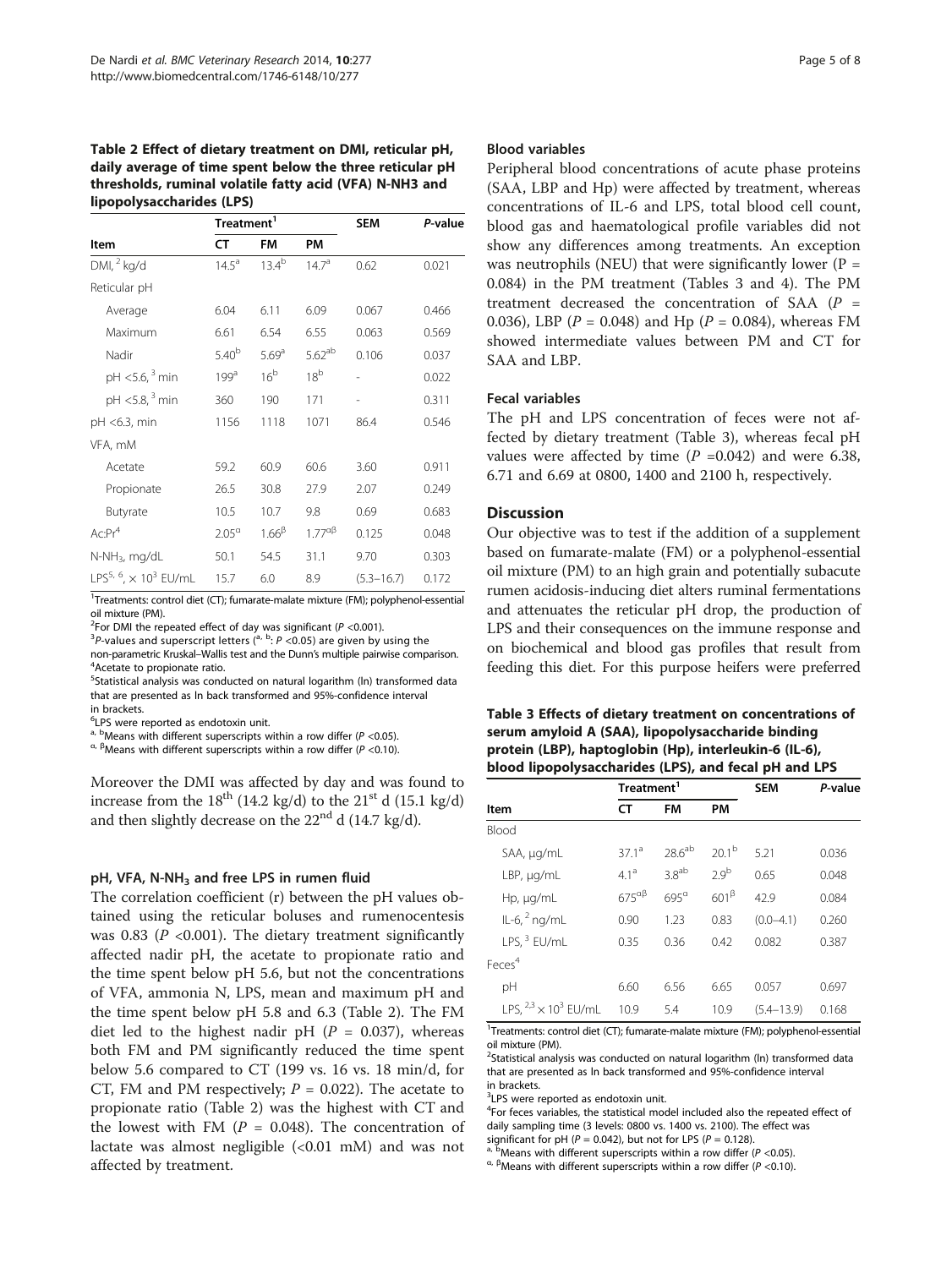|                                       | Treatment <sup>1</sup> |              |               |       | P-value |
|---------------------------------------|------------------------|--------------|---------------|-------|---------|
| Item $2$                              | <b>CT</b>              | <b>FM</b>    | PM            |       |         |
| pH                                    | 7.42                   | 7.42         | 7.41          | 0.009 | 0.815   |
| Red blood cells, 10 <sup>12</sup> /L  | 6.6                    | 6.5          | 6.6           | 0.27  | 0.441   |
| White blood cells, 10 <sup>9</sup> /L | 8.2                    | 8.4          | 8.1           | 0.24  | 0.726   |
| Neutrophils, 10 <sup>9</sup> /L       | $2.9^{\alpha\beta}$    | $3.2^\alpha$ | $2.8^{\beta}$ | 0.27  | 0.084   |
| Lymphocytes, 10 <sup>9</sup> /L       | 4.1                    | 3.9          | 3.9           | 0.19  | 0.835   |
| Monocytes, 10 <sup>9</sup> /L         | 0.82                   | 0.87         | 0.95          | 0138  | 0.148   |
| Basophils, 10 <sup>9</sup> /L         | 0.10                   | 0.09         | 0.10          | 0.021 | 0.794   |
| Eosinophils, 10 <sup>9</sup> /L       | 0.31                   | 0.35         | 0.33          | 0.102 | 0.908   |
| Hemoglobin, g/dL                      | 11.4                   | 11.2         | 11.5          | 0.26  | 0.128   |
| Hematocrit, %                         | 32.2                   | 31.8         | 32.4          | 0.64  | 0.318   |
| Platelets, K/µL                       | 243                    | 280          | 241           | 44.8  | 0.359   |
| pCO <sub>2</sub> , mmHg               | 48.0                   | 48.9         | 47.1          | 1.36  | 0.538   |
| pO <sub>2</sub> , mmHg                | 60.2                   | 71.1         | 59.8          | 5.66  | 0.299   |
| HCO <sub>3</sub> , mmol/L             | 31.2                   | 32.0         | 30.5          | 0.62  | 0.235   |
| Oxyhemoglobin, %                      | 90.5                   | 91.4         | 89.0          | 2.13  | 0.701   |
| Reduced hemoglobin, %                 | 6.8                    | 6.0          | 8.4           | 2.12  | 0.693   |
| SO <sub>2</sub> m, %                  | 93.1                   | 94.1         | 91.4          | 2.19  | 0.681   |
| Glucose, mmol/L                       | 4.45                   | 4.55         | 4.50          | 0.137 | 0.818   |
| Cholesterol, mmol/L                   | 3.3                    | 3.4          | 3.3           | 0.24  | 0.957   |
| NEFA, meg/L                           | 0.07                   | 0.57         | 0.07          | 0.403 | 0.637   |
| β-HB, mmol/L                          | 0.33                   | 0.29         | 0.41          | 0.049 | 0.325   |

<span id="page-5-0"></span>Table 4 Effects of dietary treatment on blood pH, count, gas and haematological profile

<sup>1</sup>Treatments: control diet (CT); fumarate-malate mixture (FM); polyphenol-essential oil mixture (PM).

 $^{2}$ pCO<sub>2</sub>, partial pressure of carbon dioxide; pO<sub>2</sub>, partial pressure of oxygen;

 $HCO_{3}$ , bicarbonate level; sO<sub>2m</sub>, measured oxygen saturation; NEFA,

non-esterified fatty acids; β-HB, β-hydroxybutyrate.

 $\alpha$ ,  $\beta$ Means with different superscripts within a row differ (P <0.10).

to dairy cows to avoid the carry-over effects from the feeding on high grain diets in previous lactations. Both the addition of FM and PM reduced the drop of reticular nadir pH and the daily average time spent by the heifers below pH 5.6 when compared to CT diet. The heifers fed the latter diet spent 199 min below pH 5.6, which is more than the threshold for SARA proposed by Gozho et al. [[30](#page-7-0)], even though the pH in the reticulum is reported to be higher than in the rumen [\[32,33\]](#page-7-0). Treatment did not affect the fecal pH, which confirms that ruminal pH is not closely related to the latter [\[8\]](#page-6-0).

The concentration of LPS found in the rumen of CTfed animals (raw data, 38,300 EU/mL) was similar to that reported by other authors after an episode of SARA induced by feeding high grain diets [[30](#page-7-0),[39](#page-7-0)]. This means that the high grain diet led to a drop of rumen pH sufficient to trigger the production and the accumulation of LPS in rumen fluid. Although in other studies [\[37](#page-7-0)[,9](#page-6-0)] high grain diets led to concentrations of ruminal LPS higher than that found in the present trial, it must be

remembered that previous studies used cows instead of heifers. Heifers have lower feed intakes and are also subjected to less nutritional and metabolic stresses compared to cows, which may explain the relatively lower rumen LPS concentrations in our study.

The LPS are bacterial endotoxins which, when the mucosa of the digestive tract is damaged, can translocate into the bloodstream [\[40](#page-7-0)] and induce systemic immune response and metabolic alterations which can compromise animal health and performance [[41\]](#page-7-0).

The FM and PM treatments reduced the time spent below pH 5.6 to the same extent, but this effect, for FMfed heifers, could be partially due to the reduction in DMI that was 7.5% lower than that found for CT and PM diets. This reduction is in agreement with that found by other authors [\[42,24](#page-7-0)] after the administration of dicarboxylic acids, although the dietary inclusion rate of the fumarate-malate based supplement in our study was much lower than that reported to cause DMI reduction [\[24\]](#page-7-0).

The DMI was also affected by day, increasing from d 18 to d 21 and then decreasing on d 22. This effect is probably caused by the preference for barley meal whose amount was raised gradually along the last five days of each period. The reduction of DMI in d 22 corresponded to the drop of reticular pH at this time.

According to the literature [\[17,20,43\]](#page-7-0) the mechanisms of action through which both fumarate-malate and polyphenols should reduce the drop of rumen pH are related to a change in the fermentation pattern and to the increasing of lactate utilization by some anaerobic lactateconsuming bacteria.

Martin [[20\]](#page-7-0) reported that fumarate and malate are intermediates of the citric acid cycle and that they may provide an electron sink for  $H_2$  that allows for increased lactate utilization by strictly anaerobic bacteria which use the *succinate-propionate pathway* to synthesize succinate and (or) propionate. Other authors [\[17\]](#page-7-0) found that flavonoids modify the activity of some lactateconsuming bacteria, which rapidly metabolize lactate to VFA, thereby, preventing lactate accumulation in the rumen. However, in this study, the concentration of lactic acid was found to be negligible. This probably means that lactic acid was produced and immediately converted into VFA, as suggested by some authors, thereby preventing any accumulation of lactate in the rumen [[43,44\]](#page-7-0).

The action of both supplements in the rumen microbial fermentation pattern is also supported by the reduction in the acetate to propionate ratio by FM and PM compared to CT. In the rumen, the ratio between different products of carbohydrate fermentation depends on the hydrogen concentration, due to microbial interspecies hydrogen transfer [\[45\]](#page-7-0). The possible effect of some additives on hydrogen -producing and hydrogen -consuming microorganisms, can lead the pyruvate to be converted to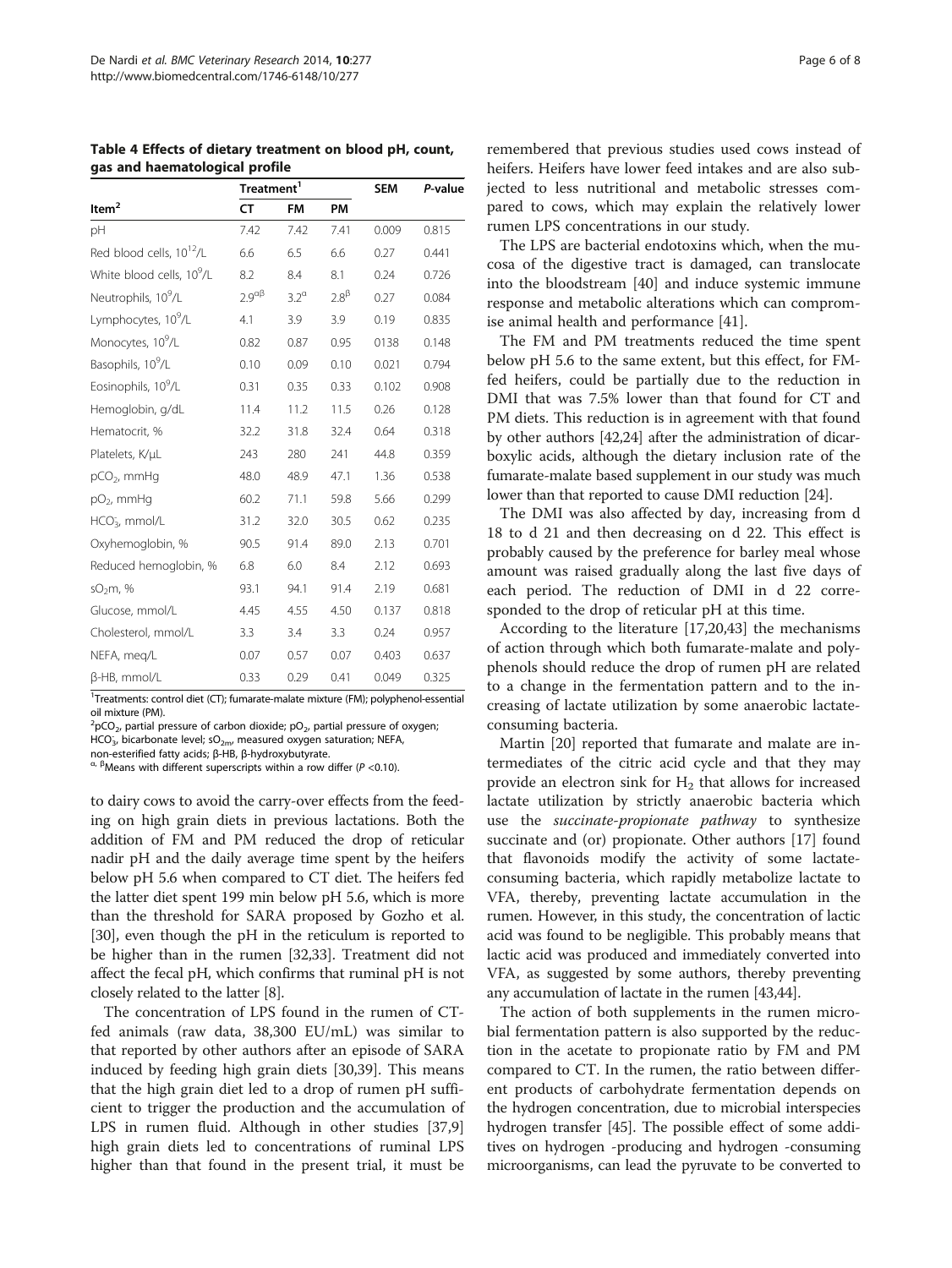<span id="page-6-0"></span>different VFA,  $CO<sub>2</sub>$ , hydrogen and intermediary products, according to a fermentation pattern that varies with microbial species [\[45\]](#page-7-0).

The PM treatment resulted in the greater attenuation of the increase in the concentrations of APP (SAA, LBP and Hp) in blood after high grain feeding. The increase of APP, plasma proteins produced mainly from the liver and used as sensitive markers of the inflammation, is the expression of a systemic and innate reaction of the organism to inflammation triggered by external (pathogens, toxins, etc.) or internal (tissue damage, etc.) stimuli [\[46\]](#page-7-0). Many APP, including SAA and Hp, are poorly specific for pathogens and toxins [[47](#page-7-0)]. However, in our study their increase is likely due to the translocation of LPS out of the digestive tract into the portal circulation [\[36,37,48](#page-7-0)]. As routinely checks by a veterinarian excluded other possible causes of inflammation, like laminitis or respiratory disorders.

The SAA has different functions but mainly modulates innate immune reactions and in particular the migration of monocytes and neutrophils, whereas Hp has antiinflammatory properties; LBP is triggered by bacterial infections and helps in the neutralization of LPS and in the activation of a cascade of reactions that leads to the release of cytokines, among which IL-6, that are neces-sary for the activation of the immune system [10[,46,47](#page-7-0)]. The FM showed intermediate values among treatments for the concentrations of SAA and LBP, but the highest value for Hp, proving that its effect in attenuating the inflammation process, due to the rumen pH drop, is lower than that of PM. The concentration of LBP was lower than that found by other authors after high grain feeding [[39,48\]](#page-7-0). This could be possibly related to the fact that heifers are not subjected to as many chronic disorders, and nutritional and metabolic stresses, that could may have occurred in cows during previous lactations, and thereby affect the concentrations of LBP [\[46](#page-7-0)].

The lack of differences among treatments in LPS and IL-6 blood concentrations suggests that these variables are less sensitive to the systemic effects of rumen pH drop than APP. LPS translocated from the digestive tract to portal blood are subject to a high clearance rate in the liver [9], which resulted in the drop of LPS concentration in the peripheral blood and likely in the reduction of possible differences.

The effect of PM in APP concentrations, especially SAA, is in agreement with its low concentration in neutrophils, since SAA influences the release and function of neutrophils during the acute phase response. The remaining blood variables were not affected by treatment, mainly because all the heifers were fed on the same high grain diet.

#### Conclusions

Both additives were successful in attenuating the reticular pH drop (time spent <5.6) compared to control in heifers fed a high grain based diet. Moreover the polyphenol based supplement was effective in limiting the acute phase response without interfering with DMI. Rumen, blood and feces LPS concentrations were not affected by dietary treatment probably due to wide variability and the mechanism of translocation and/or clearance in the liver. Further studies are needed to better understand the influence of tested compounds on the rumen microbial community and on dairy cow performance.

#### Competing interests

The authors declare that they have no competing interests.

#### Authors' contributions

GM and IA designed the feeding trial which was conducted by RDN, GM, RR and SS. RDN and SL performed the chemical analyses. RDN, GM, KP, SL, EK and SS analyzed and interpreted the data, and drafted the article. All authors provide editorial content and have read and approved the final manuscript.

#### Acknowledgements

The authors would like to thank the FONDAZIONE CARIVERONA (Documento Programmatico 2010, Progetto Tre Poli 2), the Italian Ministry of Health (Projects RC-IZSVE 17/2010) and the project n. 60A08-0513/13 of Padova University for the financial support of this research. Special appreciation is extended to the Government of the Vicenza Province for logistical and practical support.

#### Author details

<sup>1</sup>Department of Animal Medicine Production and Health, University of Padova, Legnaro (PD) 35020, Italy. <sup>2</sup>Department of Animal Science, University of Manitoba, Winnipeg, MB, Canada.

#### Received: 13 August 2014 Accepted: 10 November 2014 Published online: 26 November 2014

#### References

- 1. Krause KM, Oetzel GR: Understanding and preventing subacute ruminal acidosis in dairy herds: a review. Anim Feed Sci Technol 2006, 126:215–236.
- 2. Khafipour E, Li S, Plaizier JC, Krause DO: Rumen microbiome composition determined using two nutritional models of subacute ruminal acidosis. Appl Environ Microbiol 2009, 75:7115–7124.
- 3. Nordlund KV, Garrett EF, Oetzel GR: Herd-based rumenocentesis: a clinical approach to the diagnosis of subacute rumen acidosis. Compend Contin Educ Pract Vet 1995, 17:S48–S56.
- 4. Esposito G, Irons PC, Webb EC, Chapwanya A: Interactions between negative energy balance, metabolic diseases, uterine health and immune response in transition dairy cows. Anim Reprod Sci 2014, 144:60–71.
- 5. Aikman PC, Henning PH, Humphries DJ, Horn CH: Rumen pH and fermentation characteristics in dairy cows supplemented with Megasphaera elsdenii NCIMB 41125 in early lactation. J Dairy Sci 2011, 94:2840–2849.
- 6. Plaizier JC, Krause DO, Gozho GN, McBride BW: Subacute ruminal acidosis in dairy cows: the physiological causes, incidence and consequences. Vet J 2008, 176:21–31.
- 7. Marchesini G, De Nardi R, Gianesella M, Stefani AL, Morgante M, Barberio A, Andrighetto I, Segato S: Effect of induced ruminal acidosis on blood variables in heifers. BMC Vet Res 2013, 9:1–9.
- 8. Enemark JMD: The monitoring, prevention and treatment of subacute ruminal acidosis (SARA): a review. Vet J 2008, 176:32–43.
- 9. Li S, Khafipour E, Krause DO, Kroeker A, Rodriguez-Lecompte JC, Gozho GN, Plaizier JC: Effects of subacute ruminal acidosis challenges on fermentation and endotoxins in the rumen and hindgut of dairy cows. J Dairy Sci 2012, 95:294–303.
- 10. Plaizier JC, Khafipour E, Li S, Gozho GN, Krause DO: Subacute ruminal acidosis (SARA), and endotoxin and health consequences. Anim Feed Sci Technol 2012, 172:9–21.